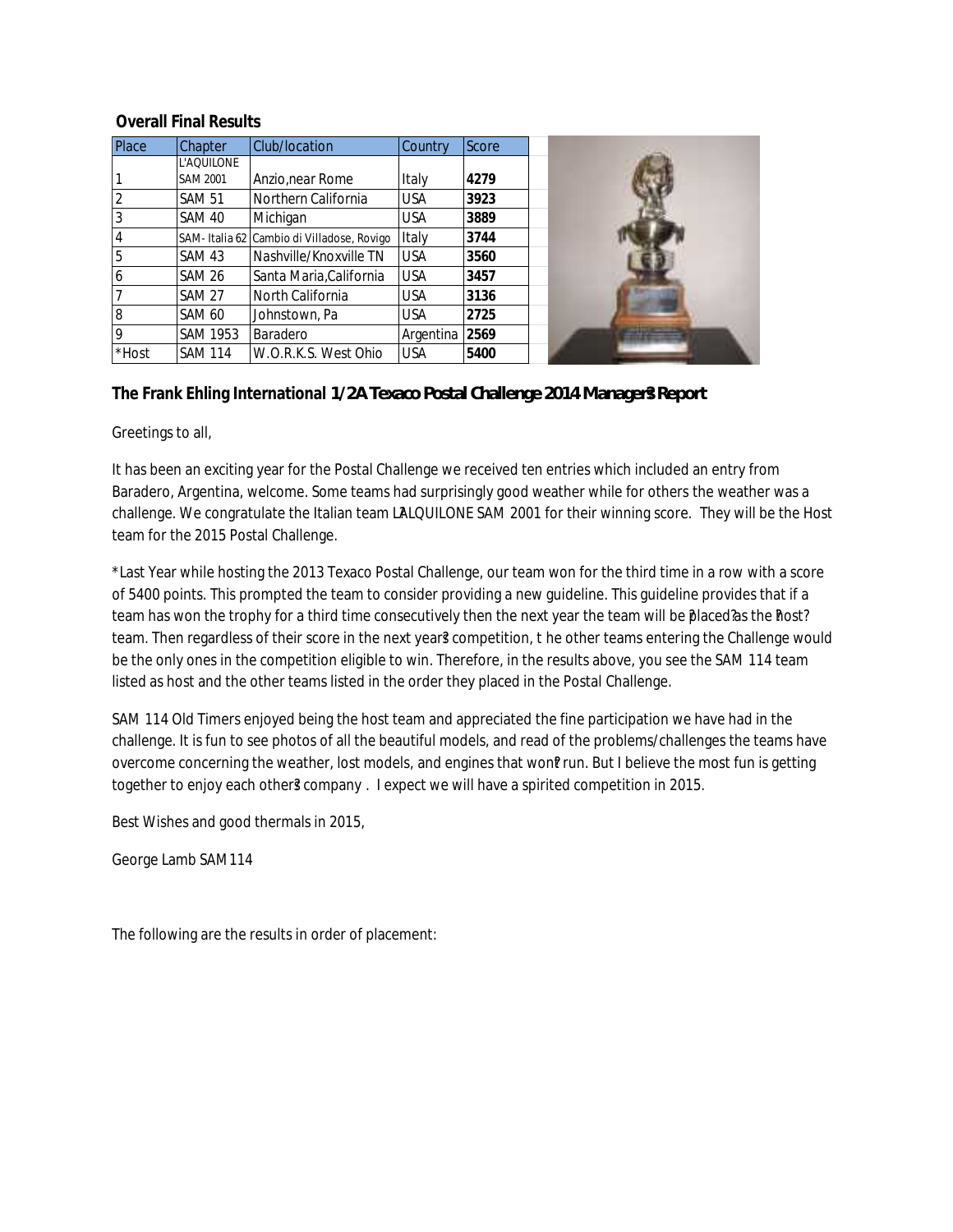First Place ? **SAM 2001 LAQUILONE (Italy)** 

| <b>Contestant</b>   | <b>Model</b>                                           | <b>Area</b> | Weight | <b>Flight 1</b> | <b>Flight 2</b> | <b>Flight 3</b> | Best 2 of 3                                                                        | Team         |
|---------------------|--------------------------------------------------------|-------------|--------|-----------------|-----------------|-----------------|------------------------------------------------------------------------------------|--------------|
|                     |                                                        | (Sg cm)     | (gr)   |                 |                 |                 |                                                                                    | <b>Score</b> |
| Moschini Giuseppe   | Mini Hoogan                                            | 119.3       | 470    | 547             | 900             | 733             | 1633                                                                               | 1633         |
| Cassinis Andrea     | Airborne                                               | 141.9       | 550    | 900             | 655             | 0               | 1555                                                                               | 1555         |
| Cavallaro Eros      | Tombov                                                 | 114.8       | 440    | 421             | 515             | 576             | 1091                                                                               | 1091         |
| Luigi Gazzea        | Contest                                                | 119.32      | 460    | 471             | 504             | 404             | 975                                                                                |              |
| Sagnotti Maurizio   | M. G. 2                                                | 116.14      | 445    | 227             | 270             | 316             | 586                                                                                |              |
| SAM 2001 Italy      |                                                        |             |        |                 |                 |                 | Team Scorel                                                                        | 4279         |
| Date                | 12-Oct-14                                              |             |        |                 |                 |                 |                                                                                    |              |
| Location            | G.A.A.T. Aldo Tenerini near Anzio (30Km South of Rome) |             |        |                 |                 |                 |                                                                                    |              |
| <b>Conditions</b>   |                                                        |             |        |                 |                 |                 | Sunny, no clouds, slighty windy from North, Temp 26 deg C, good thermals but rare. |              |
| <b>Team Manager</b> | Curzio Santoni C.D.                                    |             |        |                 |                 |                 |                                                                                    |              |



The thermals were good but rare. There were seven contestants but, unfortunately, two models did not fly because of engine or radio troubles. The launches ended at 12:30 p.m.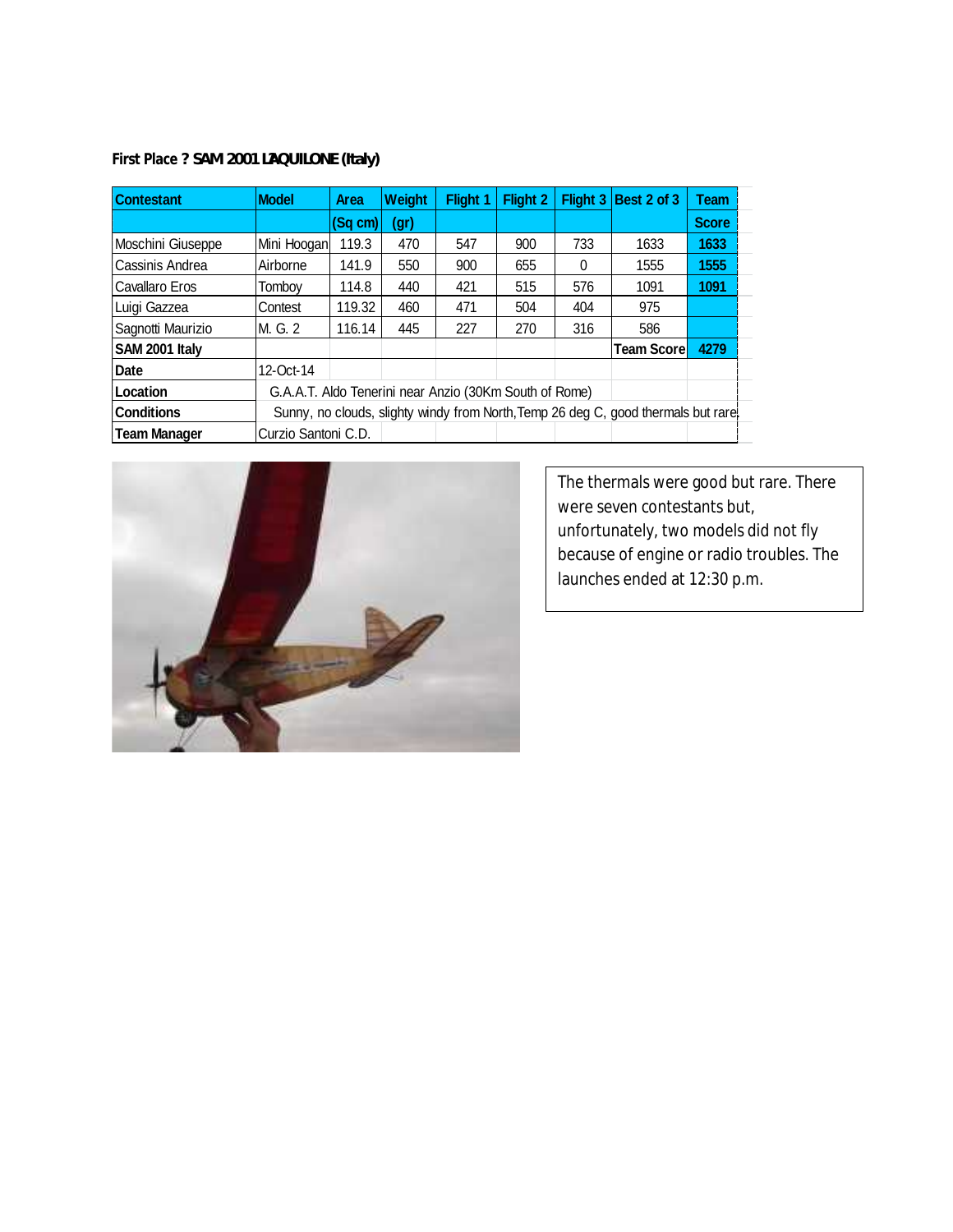**Second Place ? SAM 51 (USA)**

| <b>Contestant</b>   | <b>Model</b>     | <b>Area</b> | Weight | <b>Flight 1</b>                                 | Flight 2 | Flight 3 | Best 2 of 3                                                                          | Team         |  |
|---------------------|------------------|-------------|--------|-------------------------------------------------|----------|----------|--------------------------------------------------------------------------------------|--------------|--|
|                     |                  | (Sq in)     | (Oz)   |                                                 |          |          |                                                                                      | <b>Score</b> |  |
| <b>Bob Grice</b>    | Dallaire         | 300         | 17     | 725                                             | 682      | 481      | 1407                                                                                 | 1407         |  |
| Doug Barton         | Dallaire         | 300         | 17     | 375                                             | 512      | 847      | 1359                                                                                 | 1359         |  |
| John Eaton          | Commando         | 380         | 22     | 430                                             | 670      | 487      | 1157                                                                                 | 1157         |  |
| Monty Pate          | Dallaire         | 300         | 17     | 560                                             | 266      | 275      | 835                                                                                  |              |  |
| Sheldon Berkowitz   | Dallaire         | 300         | 17     | 230                                             | 409      | 412      | 821                                                                                  |              |  |
| <b>SAM 51</b>       |                  |             |        |                                                 |          |          | <b>Team Scorel</b>                                                                   | 3923         |  |
| <b>Date</b>         | Oct 2.2014       |             |        |                                                 |          |          |                                                                                      |              |  |
| <b>Locations</b>    |                  |             |        | Woodland/Davis Aeromodeler's Field at Davis, CA |          |          |                                                                                      |              |  |
| <b>Conditions</b>   |                  |             |        |                                                 |          |          | Weather: 80 degrees, wind light northerly, clear skies, lift sporadic and irregular. |              |  |
| <b>Team Manager</b> | Bob Grice SAM 51 |             |        |                                                 |          |          |                                                                                      |              |  |



**Thank you all for** sponsoring this years event. It is a challenge and we must keep it going in years to come.?

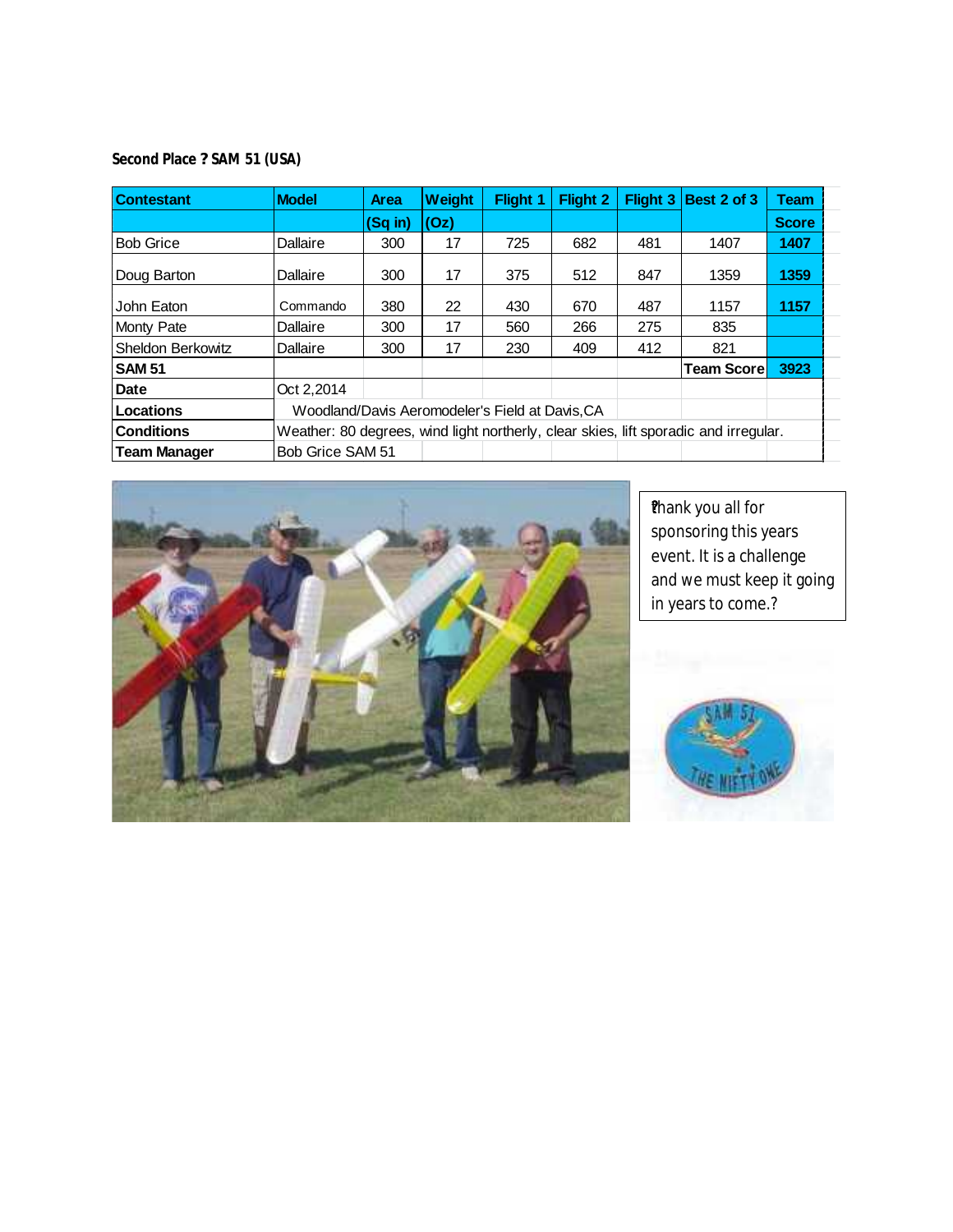**Third Place ? SAM 40 (USA)**

| <b>Contestant</b>     | <b>Model</b>                                                             | <b>Area</b> | Weight | <b>Flight 1</b> | <b>Flight 2</b>      | <b>Flight 3</b> | Best 2 of 3        | Team         |  |
|-----------------------|--------------------------------------------------------------------------|-------------|--------|-----------------|----------------------|-----------------|--------------------|--------------|--|
|                       |                                                                          | (Sq in)     | (Oz)   |                 |                      |                 |                    | <b>Score</b> |  |
| Charlie Hannula       | Lanzo Bomber                                                             | 287         | 16     | 637             | 616                  | 752             | 1389               | 1389         |  |
| George Mathis         | MG Cabin                                                                 | 288         | 16     | 280             | 800                  | 460             | 1260               | 1260         |  |
| Mel Holman            | <b>Stardust Spec</b>                                                     | 268         | 20.3   | 628             | 612                  | 494             | 1240               | 1240         |  |
| Ron Kuyoth            | Dallaire                                                                 | 300         | 18.5   | 411             | 316                  | 716             | 1127               |              |  |
| Eugene Navoy          | MG Cabin                                                                 | 300         | 17.2   | 634             | 435                  |                 | 1069               |              |  |
| John Harder           | <b>Baby Playboy</b>                                                      | 297         | 18.5   | 328             | 416                  |                 | 744                |              |  |
| Jerry Sorosiak        | Airborn                                                                  | 288         | 16     | 274             | 300                  | 290             | 590                |              |  |
| <b>Bob Erpelding</b>  | Rambler                                                                  | 290         | 17     | 278             | 289                  | 250             | 567                |              |  |
| <b>Chuck Schooley</b> | Lanzo Stick                                                              | 300         | 17     | 131             | 142                  | 219             | 361                |              |  |
| Ray Peebles           | Dallaire                                                                 | 300         | 16.5   | 297             | 28                   |                 | 325                |              |  |
| <b>SAM 40</b>         |                                                                          |             |        |                 |                      |                 | <b>Team Scorel</b> | 3889         |  |
| Date                  | 27-Sep-14                                                                |             |        |                 |                      |                 |                    |              |  |
| Locations             | Toledo Weak Signals Field                                                |             |        |                 | Temperance, Michigan |                 |                    |              |  |
| <b>Conditions</b>     | Winds light 4-8mph, mostly blue skys, high clouds, Temperture 75 degrees |             |        |                 |                      |                 |                    |              |  |
| <b>Team Manager</b>   | Charlie Hannula SAM 40                                                   |             |        |                 |                      |                 |                    |              |  |



We had ten Sam Members and two others and a couple of Sam members that help but didn?fly. Overall we had a great day of friendship and flying.?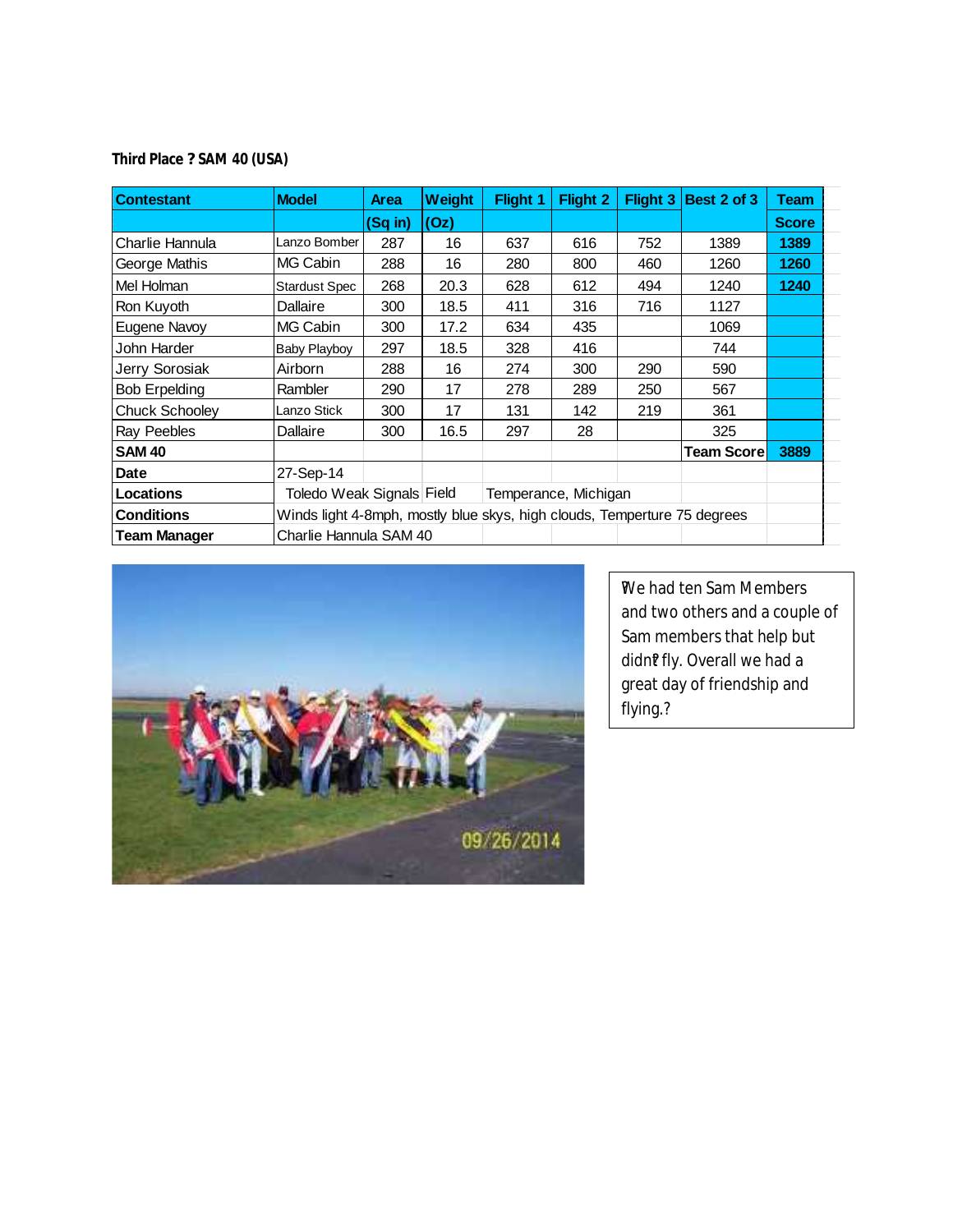| <b>Contestant</b>   | <b>Model</b>                                                  | <b>Area</b> | <b>Weight</b> | Flight 1                                                           | <b>Flight 2</b> | Flight 3 | Best 2 of 3       | <b>Team</b>  |
|---------------------|---------------------------------------------------------------|-------------|---------------|--------------------------------------------------------------------|-----------------|----------|-------------------|--------------|
|                     |                                                               | (sq dm)  gr |               |                                                                    |                 |          |                   | <b>Score</b> |
| Roberto Grassi      | Yankee                                                        | 21.12       | 515           | 571                                                                | 532             | 766      | 1337              | 1337         |
| Alfred Wicker       | Play Boy                                                      | 19          | 480           | 281                                                                | 850             | 363      | 1213              | 1213         |
| Mario Carletti      | Valkyrie                                                      | 18.5        | 480           | 429                                                                | 185             | 765      | 1194              | 1194         |
| Gianni Artioli      | Ciw Boy                                                       | 15          | 1410          | 329                                                                | 559             | 612      | 1171              |              |
| Gianni Borsetti     | Kerswap                                                       | 18          | 480           | 474                                                                | 497             | 671      | 1168              |              |
| Walther Gianati     | Diavolo                                                       | 21.5        | 515           | 489                                                                | 576             | 414      | 1065              |              |
| G.Carlo Ghirardelli | <b>Bomber</b>                                                 | 19          | 480           | 363                                                                | 407             | 445      | 852               |              |
| G.Marco Canelli     | Airborn                                                       | 20.5        | 510           | 170                                                                | 54              | 410      | 580               |              |
| Mario Rocca         | <b>Baby Mercuri</b>                                           | 18.16       | 454           | 250                                                                |                 |          | 250               |              |
| SAM 62 Italy        |                                                               |             |               |                                                                    |                 |          | <b>Team Score</b> | 3744         |
| Date                | Oct 11,2014                                                   |             |               |                                                                    |                 |          |                   |              |
| Location            | la Azzurra Ferrar's flying field, Ferrara's Urban Park, Italy |             |               |                                                                    |                 |          |                   |              |
| Conditions          |                                                               |             |               | Temp 18-24 degrees C, high humidity 80%, wind L&V rising to 3m/sec |                 |          |                   |              |
| <b>Team Manager</b> | Mario Gialanella (SAM 62 President)                           |             |               |                                                                    |                 |          |                   |              |

**Fourth Place ? SAM 62 (Italy)**



Rine participants from SAM Chapter 62 have met on Saturday 11<sup>th</sup> morning at 9:00 with their noses pointing up, much worried about low clouds and some fog, typical for this area. After a short briefing, it has been decided to start flying; first to start was Mario Rocca, too early to start, really, as he lost his model in the low clouds.

**Fighthall and in a mass launch.** Having seen this sad event, all other contestants tried not to climb higher than cloud? limit, obtaining this way poor flight times. Later, at around 11:00, cloud ceiling started to open, leaving big patches of sky available making higher and better flights possible, with everybody launching for remaining flights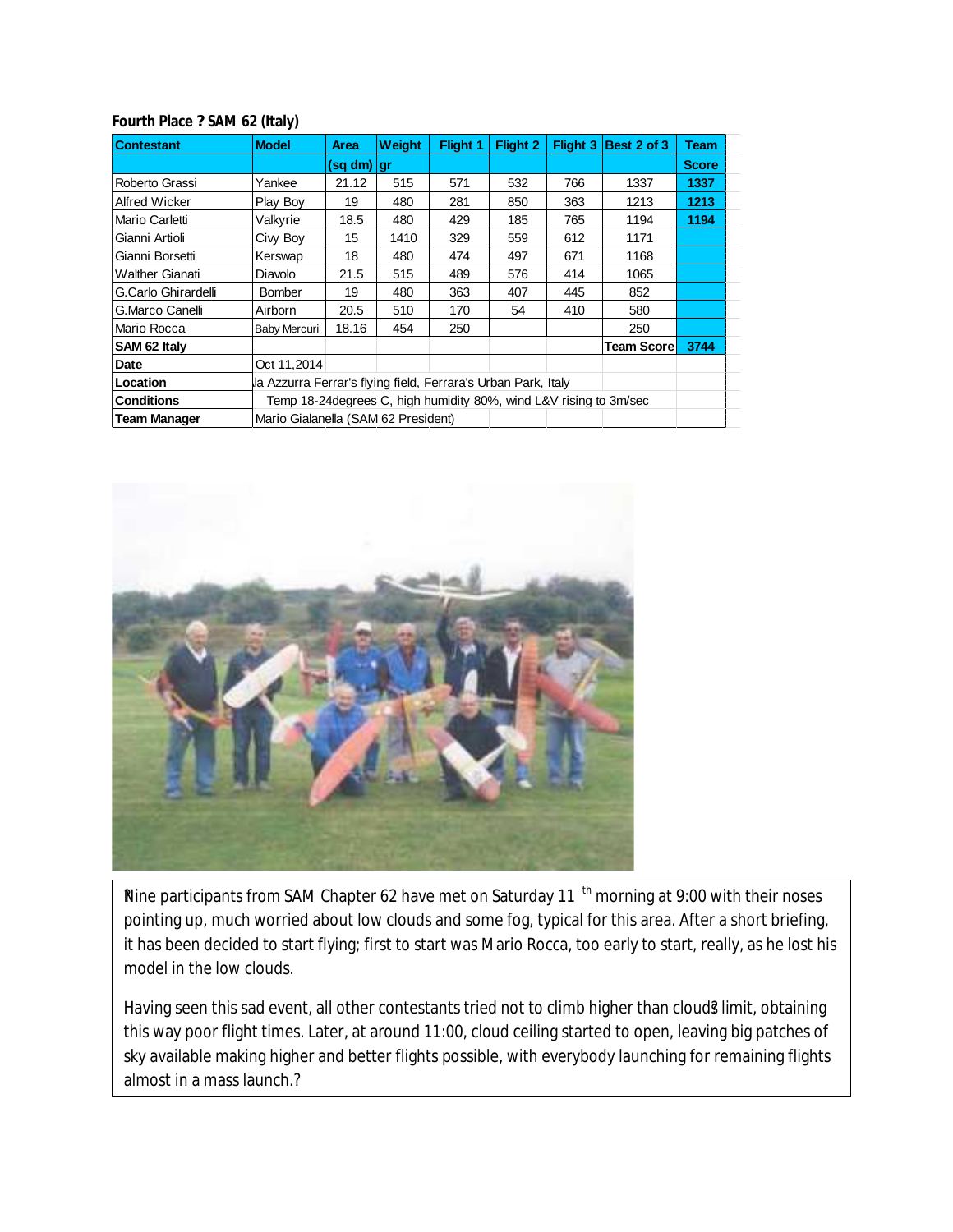| <b>Contestant</b>        | <b>Model</b>                                 | <b>Area</b> | Weight | Flight 1   | <b>Flight 2</b> |            | Flight $3$ Best 2 of 3 | <b>Team</b>  |
|--------------------------|----------------------------------------------|-------------|--------|------------|-----------------|------------|------------------------|--------------|
|                          |                                              | $(Sq$ in)   | (Oz)   |            |                 |            |                        | <b>Score</b> |
| Jerry Nanny              | Airborn                                      | 320         | 18     | 285        | 900             | 394        | 1294                   | 1294         |
| James Harkreader         | Airborn                                      | 360         | 20     | 123        | 272             | 900        | 1172                   | 1172         |
| Mike Denton              | Airborn                                      | 340         | 20     | 702        | 205             | 392        | 1094                   | 1094         |
| <b>Charles Waterston</b> | Airborn                                      | 320         | 19     | 517        | 205             | 267        | 784                    |              |
| L.A. Johnston            | <b>Blitzkrieg</b>                            | 340         | 20     | 120        | 180             | <b>DNF</b> | 300                    |              |
| Randall Krystosec        | Dallaire                                     | 300         | 18     | 338        | <b>DNF</b>      | <b>DNF</b> | 338                    |              |
| Don Hudgins              | <b>Bomber</b>                                | 288         | 18     | <b>LOS</b> |                 |            |                        |              |
| <b>SAM 43</b>            |                                              |             |        |            |                 |            | <b>Team Scorel</b>     | 3560         |
| Date                     | Sep 29,2014                                  |             |        |            |                 |            |                        |              |
| Location                 | Spring Hill Flying Field, Nashville, TN, USA |             |        |            |                 |            |                        |              |
| <b>Conditions</b>        | Clear, light winds and fair Thermals         |             |        |            |                 |            |                        |              |
| <b>Team Manager</b>      | Bob Metzger SAM 43                           |             |        |            |                 |            |                        |              |

**Fifth Place ? SAM 43 (USA)**



SAM 43 has had its problem this year between the SAM Champs and now we have lost 3 or 4 of our ½ planes (mine included) and/or crashed a few more. Anyway, attached are our figures for this year. We! shoot for better numbers next year!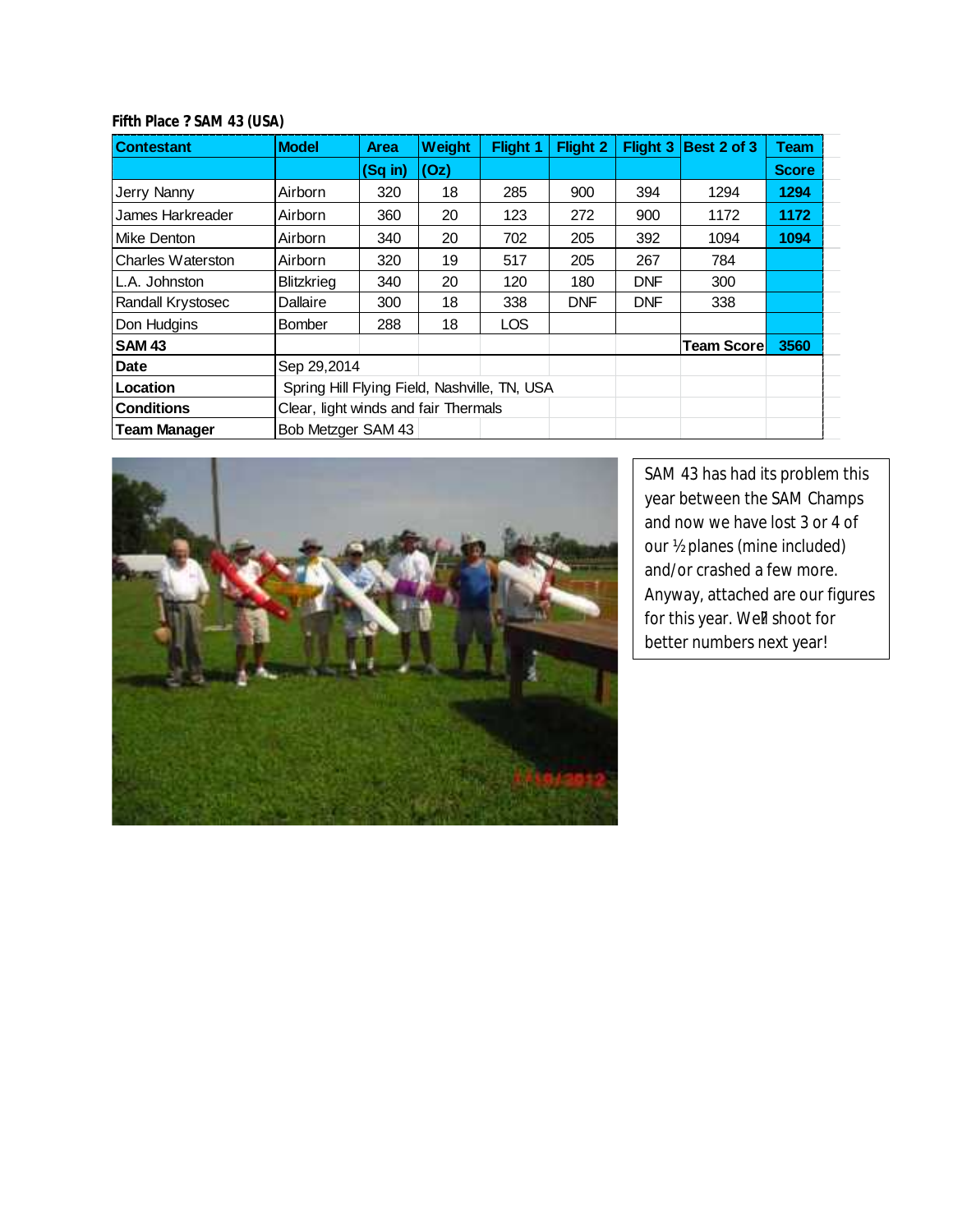## **Sixth Place ? SAM 26 (USA)**

| <b>Contestant</b>   | <b>Model</b>                                      | Area    | Weight | Flight 1 | <b>Flight 2</b> |            | Flight 3 Best 2 of 3 | <b>Team</b>  |  |
|---------------------|---------------------------------------------------|---------|--------|----------|-----------------|------------|----------------------|--------------|--|
|                     |                                                   | (Sq in) | (Oz)   |          |                 |            |                      | <b>Score</b> |  |
| Tom Boice           | Bomber                                            | 288     | 17.9   | 679      | 718             | <b>DNF</b> | 1397                 | 1397         |  |
| <b>Bob Angel</b>    | Play Boy Jr.                                      | 350     | 19.7   | 455      | 475             | 580        | 1055                 | 1055         |  |
| <b>Walt Reuszer</b> | <b>Bomber</b>                                     | 315     | 19.3   | 342      | 603             | 402        | 1005                 | 1005         |  |
| Steve Remington     | Play Boy Jr.                                      | 350     | 19.4   | 268      | 230             | 287        | 555                  |              |  |
| Dick Fischer        | Taylorcraft                                       | 350     | 20     | 193      | 175             | 222        | 415                  |              |  |
| Jim Bierbauer       | Ehling                                            | 350     | 22     | 150      | 156             | 182        | 338                  |              |  |
| <b>SAM 26</b>       |                                                   |         |        |          |                 |            | <b>Team Score</b>    | 3457         |  |
| <b>Date</b>         | 4-Oct-14                                          |         |        |          |                 |            |                      |              |  |
| Locations           | California(4), USA; Ohio(2), USA                  |         |        |          |                 |            |                      |              |  |
| <b>Conditions</b>   | The weather was less than ideal at both locations |         |        |          |                 |            |                      |              |  |
| <b>Team Manager</b> | Bob Angel SAM 26                                  |         |        |          |                 |            |                      |              |  |
|                     |                                                   |         |        |          |                 |            |                      |              |  |
|                     |                                                   |         |        |          |                 |            |                      |              |  |
|                     |                                                   |         |        |          |                 |            |                      |              |  |

Tom & Walt flew in Ohio; the rest of us in Calif. Weather was less than ideal at either end. But we did have a nice 75 deg. average high temperature ? that? 48 in the East and 102 out West. And in Ohio, add in some rain, sleet and finally 21 mph winds. The Calif. Heat wave didn? seem to bother us much except for the thinner air which was hot even at altitude. Mild winds and no thermals despite the heat. Hot or cold, Cox engines are their consistently persnickety selves.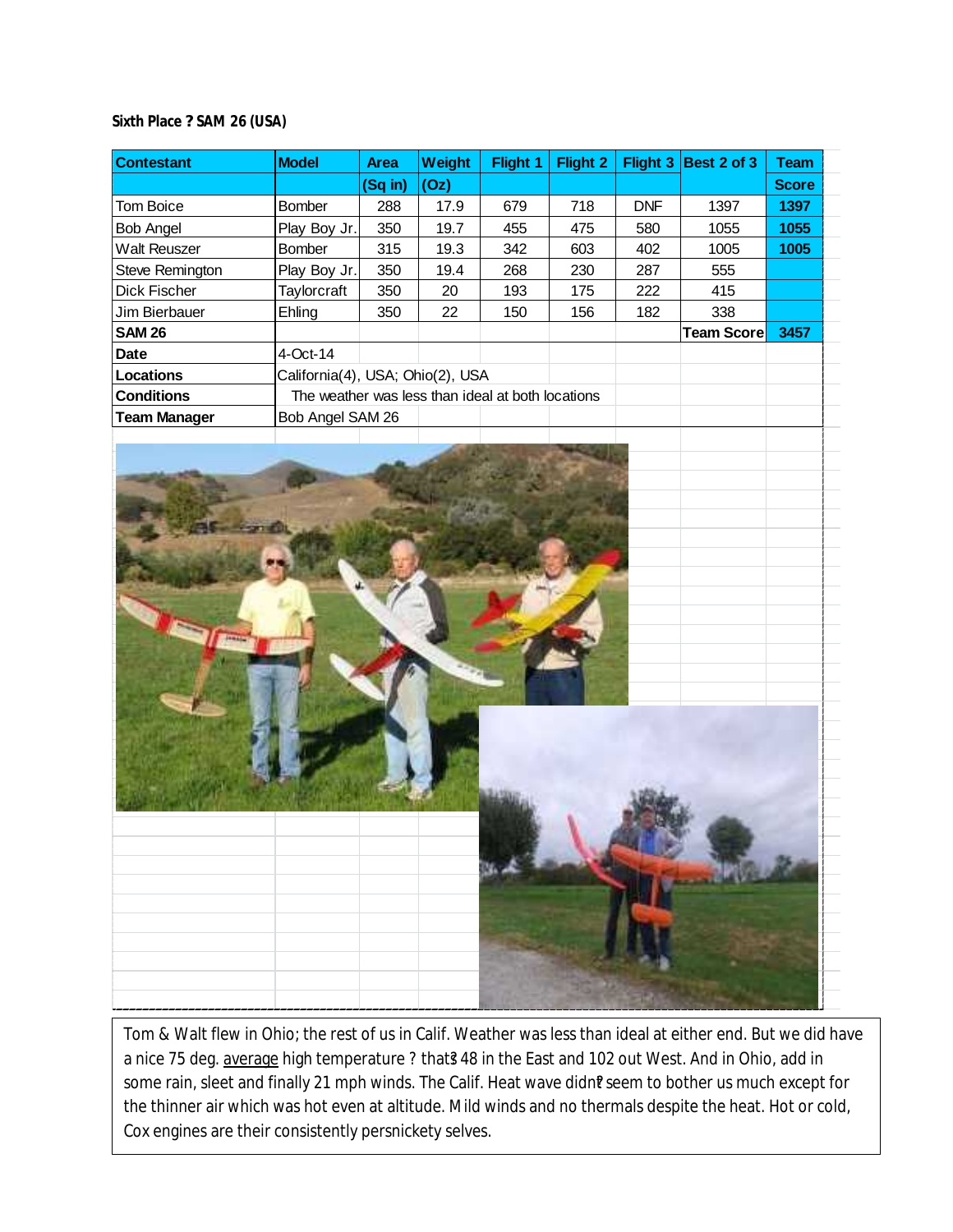**Seventh Place ? SAM 27 (USA)**

| <b>Contestant</b>     | <b>Model</b>                     | <b>Area</b> | Weight | Flight 1 | Flight 2 | Flight 3   | Best 2 of 3        | <b>Team</b>  |  |
|-----------------------|----------------------------------|-------------|--------|----------|----------|------------|--------------------|--------------|--|
|                       |                                  | (Sq in)     | (Oz)   |          |          |            |                    | <b>Score</b> |  |
| Dick Irwin            | Record Hound                     | 289         | 16.5   | 826      | 496      | 900        | 1726               | 1726         |  |
| <b>Tom Moore</b>      | Play Boy                         |             |        | 369      | 418      | <b>DNF</b> | 787                | 787          |  |
| <b>Mike Clancy</b>    | Kerswap                          | 288         | 16     | 240      | 200      | 383        | 623                | 623          |  |
| Loren Kramer          | Airborn                          | 292         | 16     | 94       | 110      | 124        | 234                |              |  |
| <b>SAM 27</b>         |                                  |             |        |          |          |            | <b>Team Scorel</b> | 3136         |  |
| Date                  | 2-Oct-14                         |             |        |          |          |            |                    |              |  |
| Locations             | North California, USA            |             |        |          |          |            |                    |              |  |
| <b>Conditions</b>     | Weather Perfect; Engines not so! |             |        |          |          |            |                    |              |  |
| <b>Team Manager</b>   | Mike Clancy SAM 27               |             |        |          |          |            |                    |              |  |
|                       |                                  |             |        |          |          |            |                    |              |  |
|                       |                                  |             |        |          |          |            |                    |              |  |
| The SAM 27, 2013 Team |                                  |             |        |          |          |            |                    |              |  |



We only had four flyers on our team this year and a couple of our planes are in Bob Holman? trailer. They were at the SAM Champs in Muncie and haven? been retrieved yet. Our weather was perfect but we all had engine problems. We should be better organized next year. Thanks for running the contest again this year.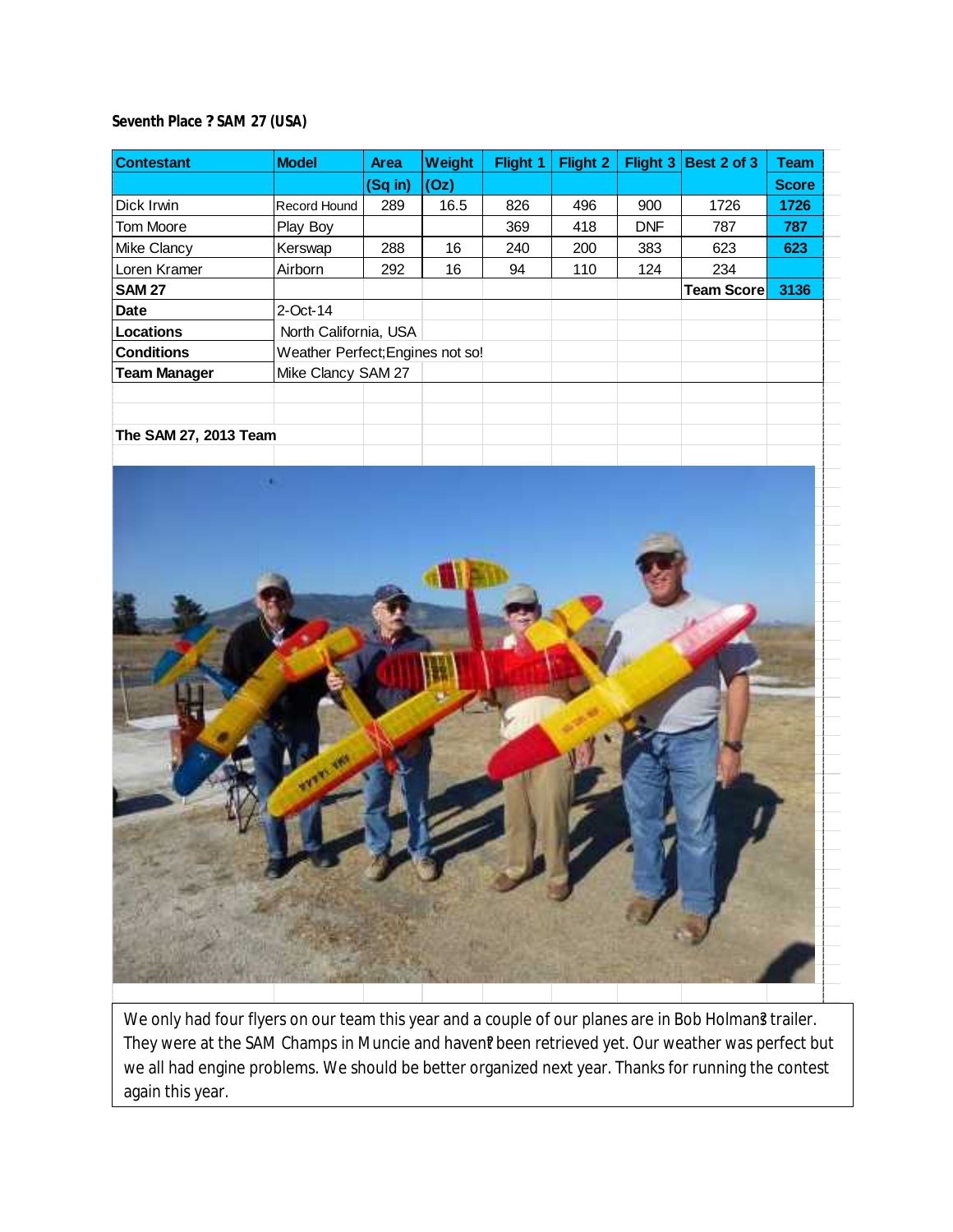**Eighth Place ? SAM 60 (USA)**

| <b>Contestant</b>   | <b>Model</b>           | <b>Area</b> | Weight | <b>Flight 1</b>                                                      | <b>Flight 2</b> |     | Flight 3   Best 2 of 3 | Team         |  |
|---------------------|------------------------|-------------|--------|----------------------------------------------------------------------|-----------------|-----|------------------------|--------------|--|
|                     |                        | $(Sq$ in)   | (Oz)   |                                                                      |                 |     |                        | <b>Score</b> |  |
| Jim Patterson       | Dallaire               | 300         |        | 313                                                                  | 900             | 348 | 1248                   | 1248         |  |
| Ken Reesey          | Bomber                 | 318         |        | 429                                                                  | 358             | 455 | 884                    | 884          |  |
| Paul Yuhas          | Dallaire               | 300         |        | 181                                                                  | 286             | 307 | 593                    | 593          |  |
| Scott Hholsopple    | MG Cabin               | 291         |        | 302                                                                  | 200             | 253 | 555                    |              |  |
| Mark Turzak         | Dallaire               | 300         |        | 129                                                                  | 237             | 258 | 495                    |              |  |
| <b>SAM 60</b>       |                        |             |        |                                                                      |                 |     | <b>Team Scorel</b>     | 2725         |  |
| Date                | 28-Sep-14              |             |        |                                                                      |                 |     |                        |              |  |
| Locations           | Johnstown, Pa, USA     |             |        |                                                                      |                 |     |                        |              |  |
| <b>Conditions</b>   |                        |             |        | The weather was light wind, Temp 73 degrees, slightly overcast skies |                 |     |                        |              |  |
| <b>Team Manager</b> | Scott Holsopple SAM 60 |             |        |                                                                      |                 |     |                        |              |  |

**1/2A Texaco Bomber (Typical)**

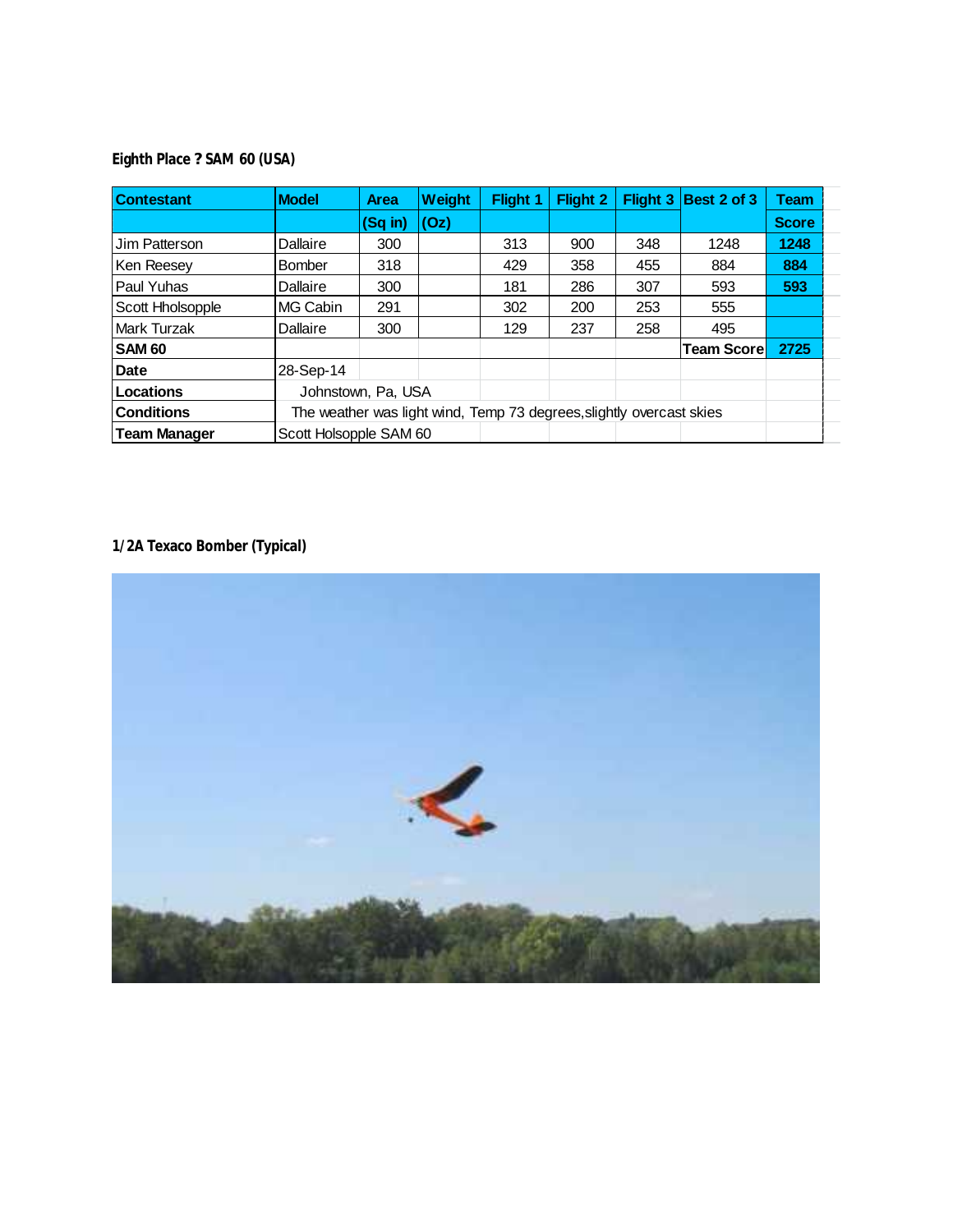## **Ninth Place ? SAM 1953 (Argentina)**

| <b>Contestant</b>    | <b>Model</b>                                            | <b>Area</b> | Weight    | <b>Flight 1</b> | <b>Flight 2</b> | Flight 3 | Best 2 of 3                                                                            | Team         |
|----------------------|---------------------------------------------------------|-------------|-----------|-----------------|-----------------|----------|----------------------------------------------------------------------------------------|--------------|
|                      |                                                         | (sq in)     | <b>OZ</b> |                 |                 |          |                                                                                        | <b>Score</b> |
| Juan Carlos Iskanian | Rambler                                                 | 279         | 16.2      | 521             | 655             | 615      | 1270                                                                                   | 1270         |
| Ruben Rivarola       | Wahoo                                                   | 235.6       | 14.1      | 461             | 421             | 279      | 882                                                                                    | 882          |
| Humberto Rivarola    | <b>Miss America</b>                                     | 277.8       | 15.5      | 281             | 199             | 144      | 417                                                                                    | 417          |
| Armen Vartian        | Super Stofer                                            | 202.9       | 15.7      | 122             | 251             | 156      | 407                                                                                    |              |
| Ascanio Contigiani   | Dallaire                                                | 279         | 15.6      | 159             | 247             | 137      | 406                                                                                    |              |
| Rodolfo Munoz        | <b>Miss America</b>                                     | 250.8       | 13.9      | 204             | 114             | 115      | 319                                                                                    |              |
| SAM 1953 Argentina   |                                                         |             |           |                 |                 |          | <b>Team Scorel</b>                                                                     | 2569         |
| Date                 | Sep 21,2014                                             |             |           |                 |                 |          |                                                                                        |              |
| Location             | Baradero City Aero Club (83 miles NW from Buenos Aires) |             |           |                 |                 |          |                                                                                        |              |
| <b>Conditions</b>    |                                                         |             |           |                 |                 |          | Temp 70 deg F, typical Spring fresh wind 10 mph with 15 mph gusts, no thermal activity |              |
| <b>Team Manager</b>  | Rodolfo Munzo, SAM 1953 Coordinator                     |             |           |                 |                 |          |                                                                                        |              |



From L to R : Standing - Ascanio Contigians, Armen Vertian, Mumberto Rivarola, Rodotto Muñoz - Kneeling - Juan Carlos Istricanian, Ruben Rivarola



We are pleased to send you the results for the first time ?Contest flights started at late morning, with a typical spring fresh E wind around 10 mph with 15 mph gusts and later turning to NE, temperature rounded 70 deg. F. No thermal activity. Baradero? flying field is almost touching the huge Rio de la Plata River (almost a sea) and wind blowing from this side all day with dead air. The experience flying according SAM rules was quite interesting to try some changes to our provisory rules for 1/2A Texaco. Best Regards.